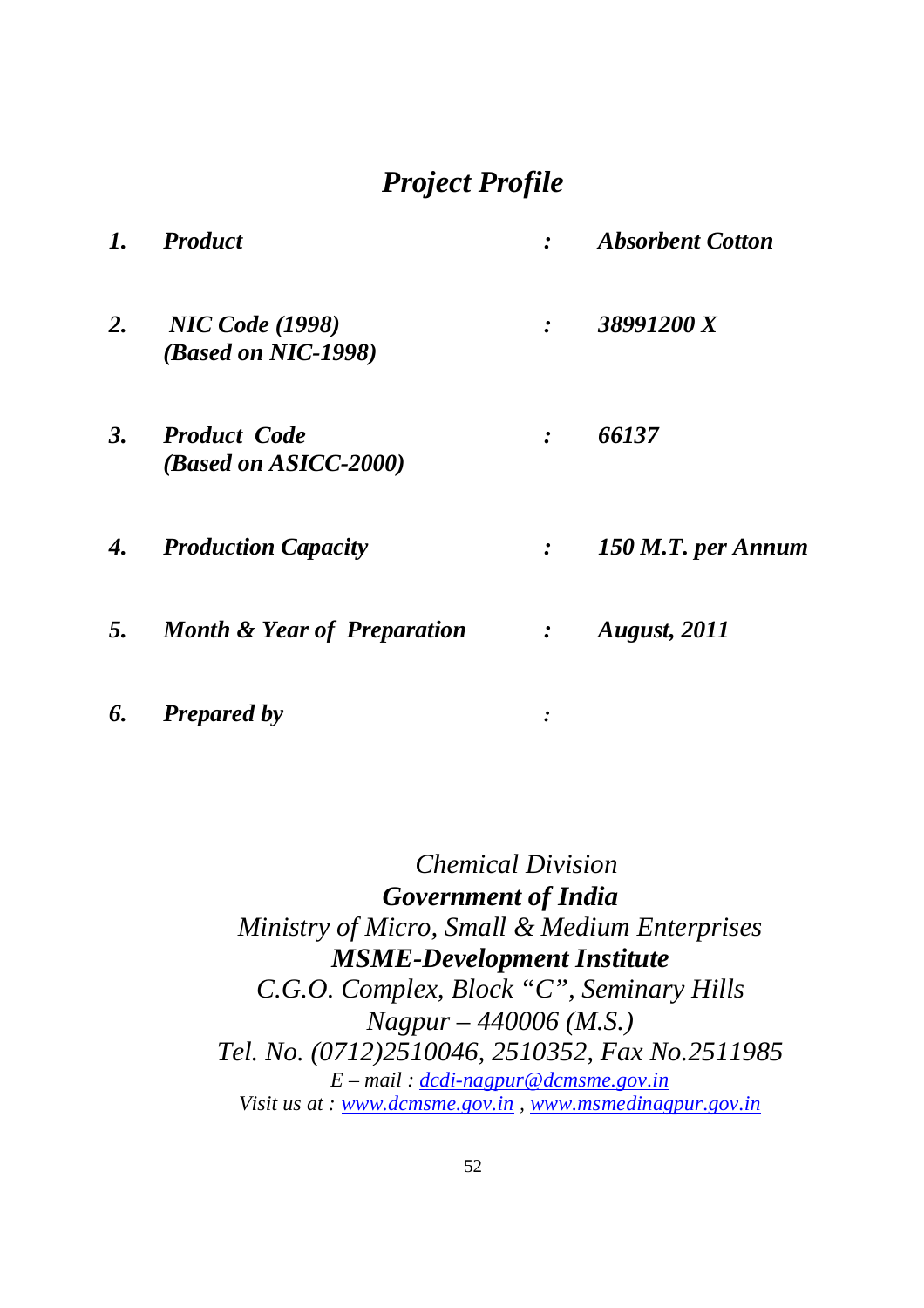## *1. INTRODUCTION OF THE PRODUCT :*

*Absorbent Cotton also known as "Surgical Cotton" or "Cotton Wool" is made from well carded cotton fibers. It is bleached to get good white colour and softened. The sterilized absorbent cotton may be of slightly white in colour. The material should be of uniform quality and offer appreciable resistance when pulled. The average staple length of absorbent cotton is not less than 1.5 cm. It is called absorbent cotton as it absorbs fluids immediately. It should be soft in order to give maximum protection to the wound irritation. The main physical properties desired in a surgical dressing are inertness and lack of irritation during use. Absorbent Cotton provides these properties when manufactured according to certain standards. Raw Cotton is processed by a series of process and rendered hydrophilic in character and free from other external organic impurities for enabling it's use in surgical dressing.*

*The use of absorbent cotton started several decades before the growth of this industry, but it gained wider market along with the development of medical facilities in the country after independence. The successive five year plans provided for medical facilities such as construction of hospitals and dispensaries even in villages. Further more growing awareness amongst professionals in the use of hygienic materials increased the demand for absorbent cotton which is also extentively used for making sanitary pads or napkins or filters.* 

# *2. PLANT CAPACITY PER ANNUM : 150 M.T. per Annum.*

## *3. MARKET & DEMAND ASPECTS :*

*Demand for Absorbent Cotton depends on various factors. It increases directly with increase in population and number of hospitals, dispensaries, health centers, clinics etc. Health amenities are offered by Government progressively every year by providing hospitals / dispensary facilities even at remote places. Absorbent Cotton is also used for making sanitary towels, filters etc. Government hospitals are the biggest consumers of absorbent cotton. The absorbent cotton is sold mostly through medical stores to private hospitals, clinics etc. whereas the purchase of absorbent cotton for Government hospitals is by calling tenders or through Government agencies.*

*It has excellent market abroad. It is exported to the countries like Japan, Australia and other European countries.*

### *4. BASIS AND PRESUMPTIONS :*

- *a. The estimates are drawn for a production capacity generally considered techno-economically viable for model type of manufacturing activity.*
- *b. The scheme is based on single shifts of 8 hours per day and 300 working days per annum.*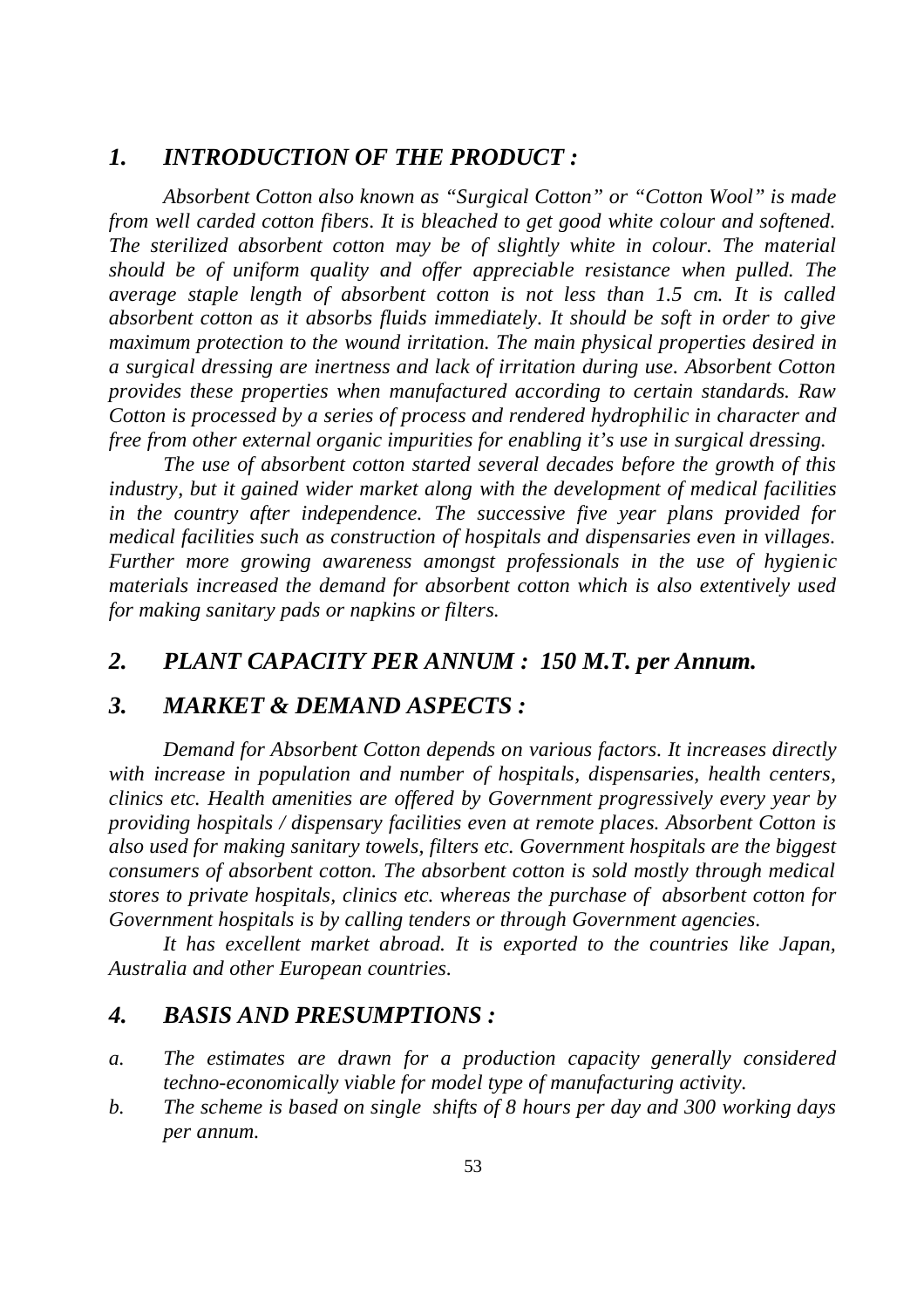- *c. The interest rate on the borrowed capital has been taken as 13 % per annum.*
- *d. The cost in respect of Raw Materials, Packing Materials, Machinery & Equipments has been taken at the time of preparation of project profile and may vary from place to place and time to time.*
- *e. The rental Value of production shed is taken as per the prevailing rates and and may vary from place to place and time to time.*
- *f. The plant capacity utilization has been taken as 70 % for calculation purposes.*

# *5. IMPLEMENTATION SCHEDULE :*

*The project implementation will take about nine months. The break-up of activities with relative time for each activity is as follows:*

| Sr.    | Activity                                      | <b>Estimated Time Period</b> |
|--------|-----------------------------------------------|------------------------------|
| No.    |                                               | (Months)                     |
| (i)    | Scheme preparation & approval                 | $0-1$                        |
| (ii)   | <b>Registration under MSME Act 2006</b>       | $1 - 2$                      |
| (iii)  | <b>Clearance from Pollution Control Board</b> | $2 - 5$                      |
| (iv)   | Sanction of loan                              | $2 - 5$                      |
| (v)    | Approval from Food & Drugs Administration     | $3 - 5$                      |
| (vi)   | <b>Power Connection</b>                       | $4 - 6$                      |
| (vii)  | <b>Placement of Orders for Machines</b>       | $5 - 6$                      |
| (viii) | <b>Installation of Machines</b>               | $7 - 8$                      |
| (ix)   | Recruitment of Staff & Trial run              | $8-9$                        |
| (x)    | <b>Commercial Production</b>                  | onwards                      |

#### *6. TECHNICAL ASPECTS :*

*a. PRODUCTION CAPACITY : 150 MT P.A.*

## *b. QUALITY CONTROL & STANDARDS :*

*This item is covered under drug act and as such it should be manufactured as per Indian Pharma (I.P.) or British Pharma (B.P.) specifications.*

#### *c. MANUFACTURING PROCESS :*

*The process of manufacture essentially involves the following operations :*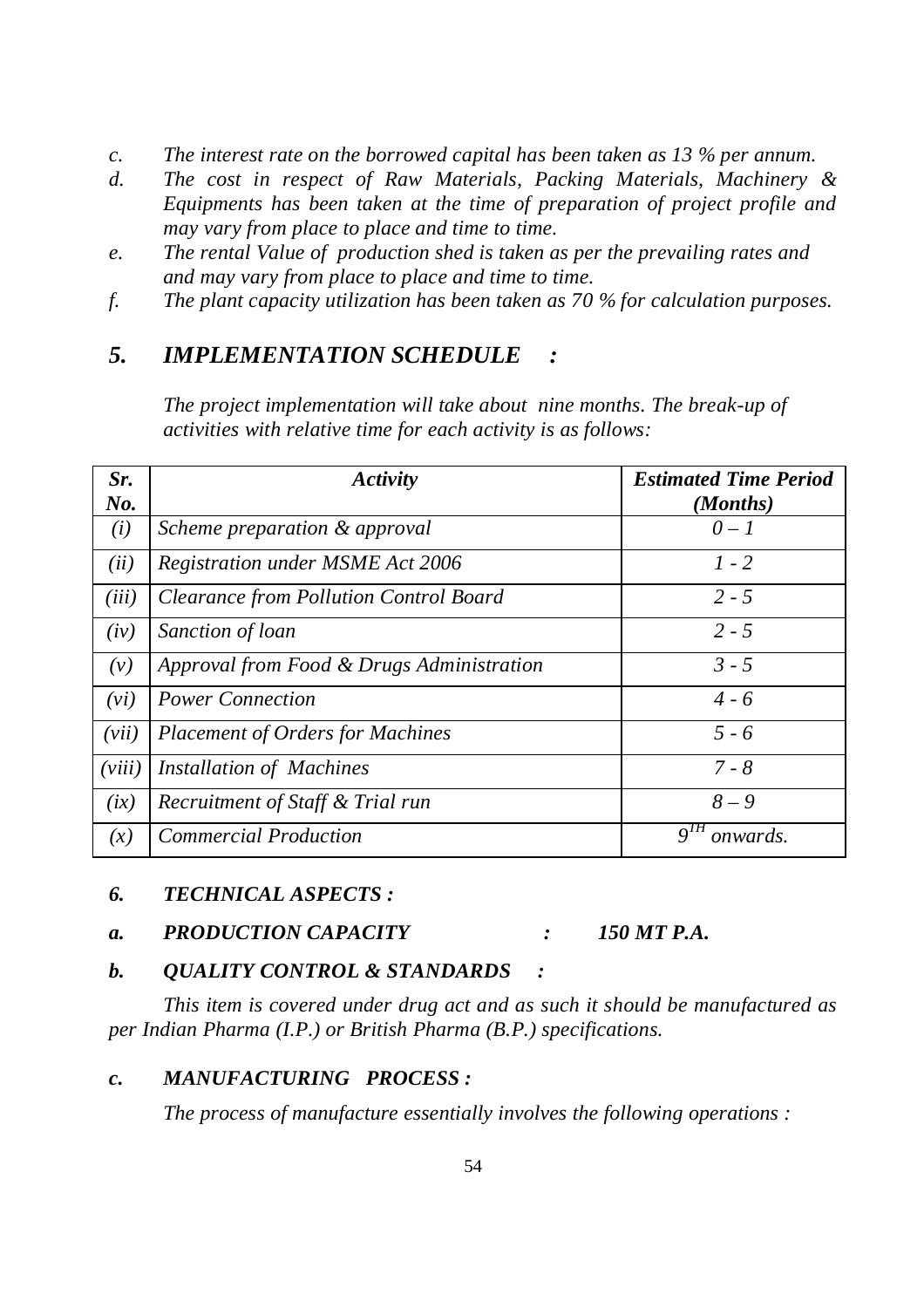#### *(i) OPENING AND CLEANING:*

*Raw cotton in bale form is opened in Crighton opener, it is loosened and dust and other particles are removed.The cotton is then sent to Kier, where it is steam boiled for about 3 – 4 hours after adding chemicals such as Caustic Soda, Soda Ash, Detergents etc. This treatment removes much of natural waxes and oils and softens and disintegrates any forign matter that may remain after cleaning operation.*

#### *(ii) WASHING:*

*After the cotton is boiled, it is removed from the Kier and send to the tanks for washing.*

#### *(iii) BLEACHING:*

*The washed cotton is not of good colour. It is therefore bleached with chemicals such as Hydrogen Peroxide or Sodium Hypochlorite. The bleaching not only whiten the colour but also improves it's wetting properties and assists in disintegration of any remaining foreign materials.*

#### *(iv) ALKALI REMOVING:*

*The bleached cotton is thoroughly washed again to remove the chemicals. A small quantity of diluted sulfuric acid is also added to neutralize excess alkali. The cotton is then passed through hydro extractor to remove water. It is then sent to a wet cotton opening machine.*

#### *(v) DRYING:*

*The cotton so opened is then passed through drier. Where drying machine is not there, the cotton is subjected to sun drying. This method however restricts the capacity of the unit besides the cotton getting mixed up with the dust.*

#### *(vi) LAPPING:*

*After the cotton is dried, it is again sent to the blow room, where it is thoroughly opened and made in to laps.*

#### *(vii) CARDING:*

*The laps are then fed in to the carding machine, where cotton comes in to thin layers.*

#### *(viii) ROLLING:*

*Here paper is inserted under the laps and the cotton is rolled and simultaneously compressed.*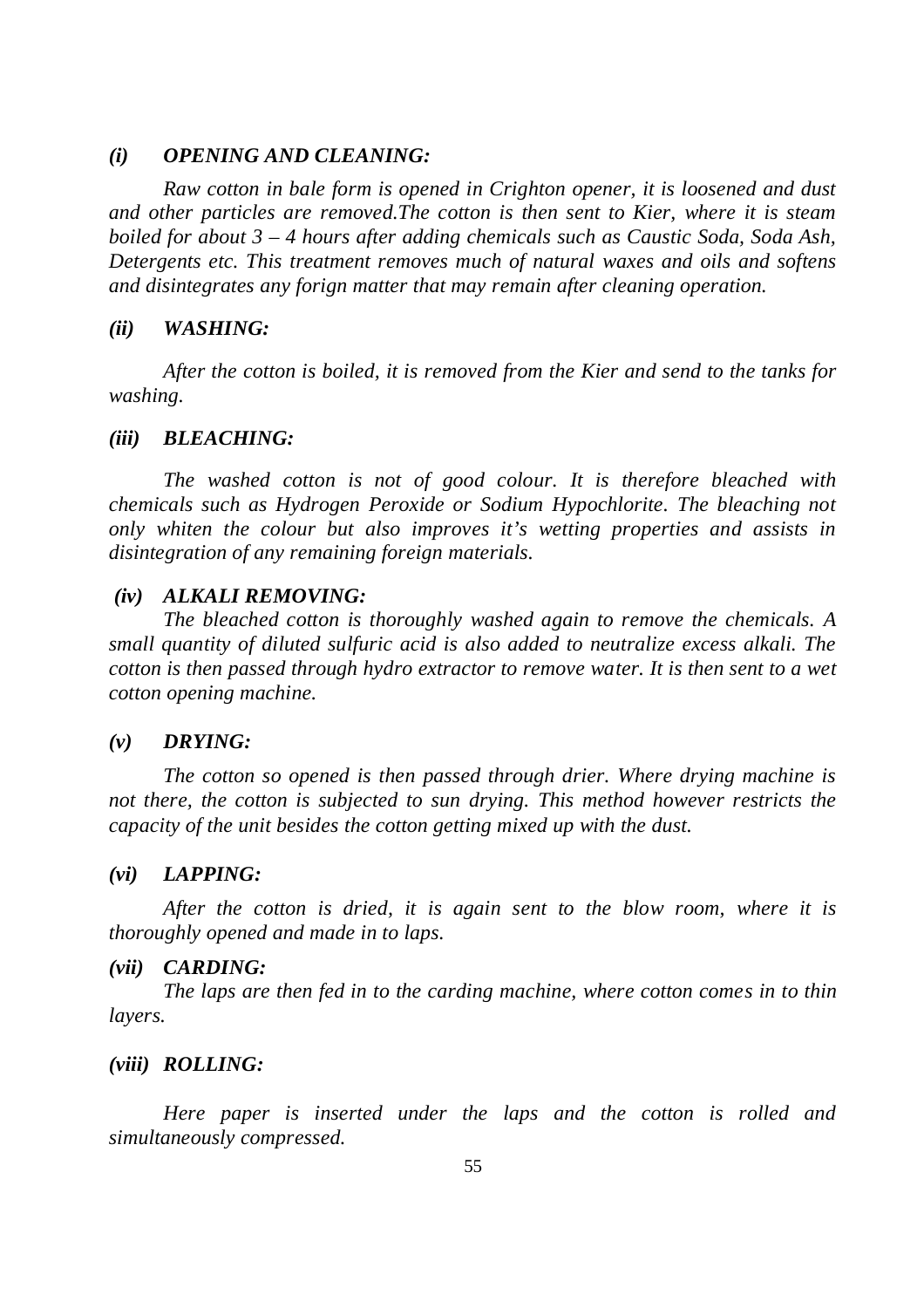### *(ix) WEIGHING & CUTTING:*

*The rolls are then weighed according to the required size. The cut rolls are then further packed in a polythene roll after labeling and putting the weight mark and then send for final packing.*

#### *LEGAL ASPECTS:*

*The item is covered under drug act and therefore license for this product is compulsory. This license can be obtained from the office of the Joint Commissioner, Food & Drugs Administration situated in almost each district. The general requirements for obtaining license are as under :*

- *i) Land & Plant Layout*
- *ii) Proof of Ownership of land or consent letter of owner, if the land is taken on rent, as the case may be.*
- *iii) Copy of memorandum of articles of association or partnership deed, list of Directors etc. as the case may be.*
- *iv) Photocopy of the packing material specimen.*
- *v) Clearance from State Pollution Control Board / Department.*
- *vi) Copy of registration of the Enterprise under MSME Act 2006.*

| Sr.    | <b>Description</b>                                 | <i><b>Quantity</b></i> | Value $\bar{\zeta}$ |
|--------|----------------------------------------------------|------------------------|---------------------|
| No.    |                                                    |                        |                     |
| (a)    | Land & Building                                    |                        |                     |
|        | Total 1000 Sq. Meters on rent                      | L.S.                   | 15,000              |
| (b)    | <b>Machinery &amp; Equipments</b>                  |                        |                     |
| (i)    | Willow / Opener Machine                            | 1 No.                  | 16,000/             |
| (ii)   | <b>Kier Compartment</b>                            | 1 No.                  | $1,80,000/$ -       |
| (iii)  | <b>Wet Cotton Opener</b>                           | 1 No.                  | 36,000/-            |
| (iv)   | Hydoextractor                                      | 1 No.                  | 65,000/             |
| (v)    | Drying Chamber                                     | 1 No.                  | 3,28,800/-          |
| (vi)   | <b>Racking Tesure Machine</b>                      | 1 No.                  | 57,600/-            |
| (vii)  | Finisher, Scripture with Lap Former                | 1 No.                  | $3,34,800/$ -       |
| (viii) | Cardest Heavy Duty Semi high speed                 | 1 No.                  | $1,56,000/-$        |
| (ix)   | <b>Packing Machine</b>                             | 1 No.                  | 22,200/-            |
| (x)    | <b>Circular Cutting Machine</b>                    | 1 No.                  | $11,000/$ -         |
| (xi)   | <b>Carding Machine</b>                             | 1 No.                  | 24,000/-            |
| (xii)  | Coal Fired Boiler (Cap:750 Kg./hour)               | 1 No.                  | 2,75,000/           |
| (xiii) | Testing Equipments, weighing scale,<br>chemical    | L.S.                   | 60,000/-            |
|        | balance, pH meter, Soxhlet extractor,<br>Crucible, |                        |                     |
|        | Furnace etc.                                       |                        |                     |

### *7. FINANCIAL ASPECTS :*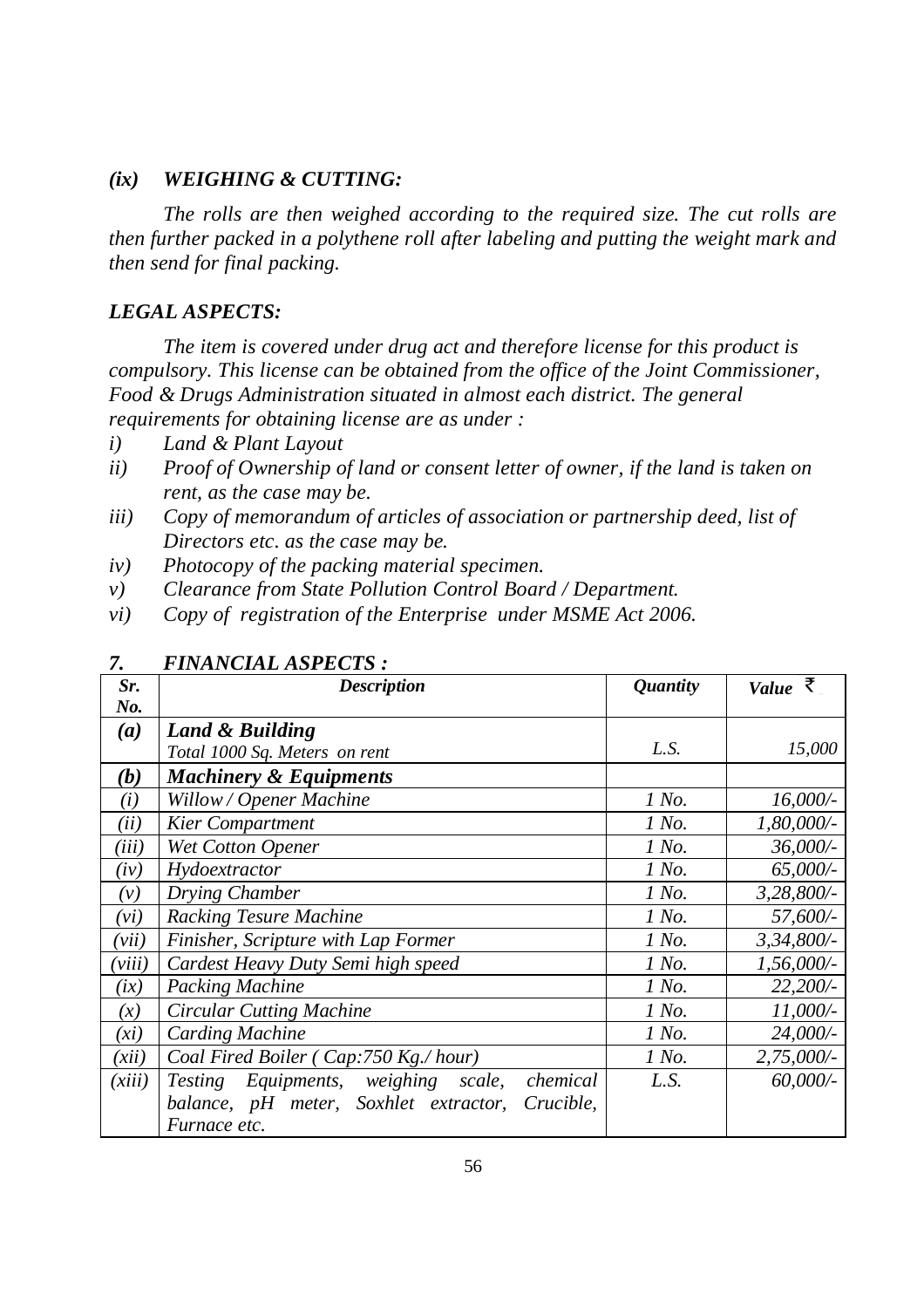| (xiv) | Office Equipment & Furniture                          | L.S.             | 50,000/-     |
|-------|-------------------------------------------------------|------------------|--------------|
|       |                                                       | <b>Sub-Total</b> | 16,16,400/   |
| (xy)  | Electrification & Installation charges $@$ 10% of the |                  | $1,61,640/-$ |
|       | cost of Machinery & Equipments                        |                  |              |
| (xvi) | Preoperative Expenses                                 | L.S.             | 25,000/      |
|       |                                                       | <b>Total</b>     | 18,03,040/-  |
|       |                                                       | $Or$ say         | 18,03,000/-  |

# *(c) Raw Materials per Month :*

| Sr. No. | <b>Description</b>                                 | <i><b>Quantity</b></i> | Value $\bar{z}$ |
|---------|----------------------------------------------------|------------------------|-----------------|
| (i)     | <i>Raw Ginned Cotton</i> $@$ ₹ 42.50 per Kg.       | 7700 Kg.               | 3,27,250/       |
| (ii)    | ₹ 39.60 Kg.<br>Comber or Mill Waste Cotton @       | 2800 Kg.               | 1,10,880/-      |
| (iii)   | Soda Ash $@$ ₹ 22.00 per Kg.                       | 875 Kg.                | $19,250/-$      |
| (iv)    | Caustic Soda $\omega \in \mathbb{Z}$ 25.60 per Kg. | $1260$ Kg.             | 32,256/         |
| (v)     | Bleaching Agents $\bar{\xi}$ 41 per Kg.            | 875 Kg.                | 35,875/         |
| (vi)    | Wetting Agents i.e. Lisapol etc.                   | L.S.                   | $12,000/-$      |
| (vii)   | Packing Materials viz. Paper, Gunny Bags,          | L.S.                   | 58,000/-        |
|         | Gum, Labels etc.                                   |                        |                 |
|         |                                                    | <b>Total</b>           | $5,95,511/-$    |

# *(d) Salary & Wages per Month :*

| Sr. No. | <b>Description</b>         | <i>Quantity</i> | Value       |
|---------|----------------------------|-----------------|-------------|
| (i)     | Manager/Chemist            | 1 No.           | $7,000/$ -  |
| (ii)    | <b>Technical Assistant</b> | 1 No.           | $5,000/$ -  |
| (iii)   | <b>Skilled Worker</b>      | $5$ Nos.        | $20,000/$ - |
| (iv)    | <b>Unskilled Workers</b>   | 8 Nos.          | 20,000      |
| (v)     | Accountant                 | 1 No.           | $5,000/$ -  |
|         |                            | <b>Total</b>    | 57,000/-    |

# *(e) Utilities per Month :*

| Sr. No. | <b>Description</b>                                        | <i><b>Quantity</b></i> | Value $\bar{z}$ |
|---------|-----------------------------------------------------------|------------------------|-----------------|
| (i)     | <i>Power</i> @ ₹ 5.50 per unit                            | 10,000 Kwh             | 55,000/-        |
| (ii)    | White Coal $@ \space \bar{\bar{\mathcal{F}}}$ 2500 per MT | 30MT                   | 75,000/-        |
| (iii)   | Water & Water Treatment Chemicals                         | L.S.                   | 7,000/          |
|         |                                                           |                        | $1,37,000/$ -   |

## *(f) Other Expenses per Month :*

| Sr. No. | <b>Description</b>   | <i>Ouantity</i> | Value     |
|---------|----------------------|-----------------|-----------|
|         | Rent                 | L.v.            | 15,000/   |
| (ii)    | Postage & Stationery | L.v.            | $1,000/-$ |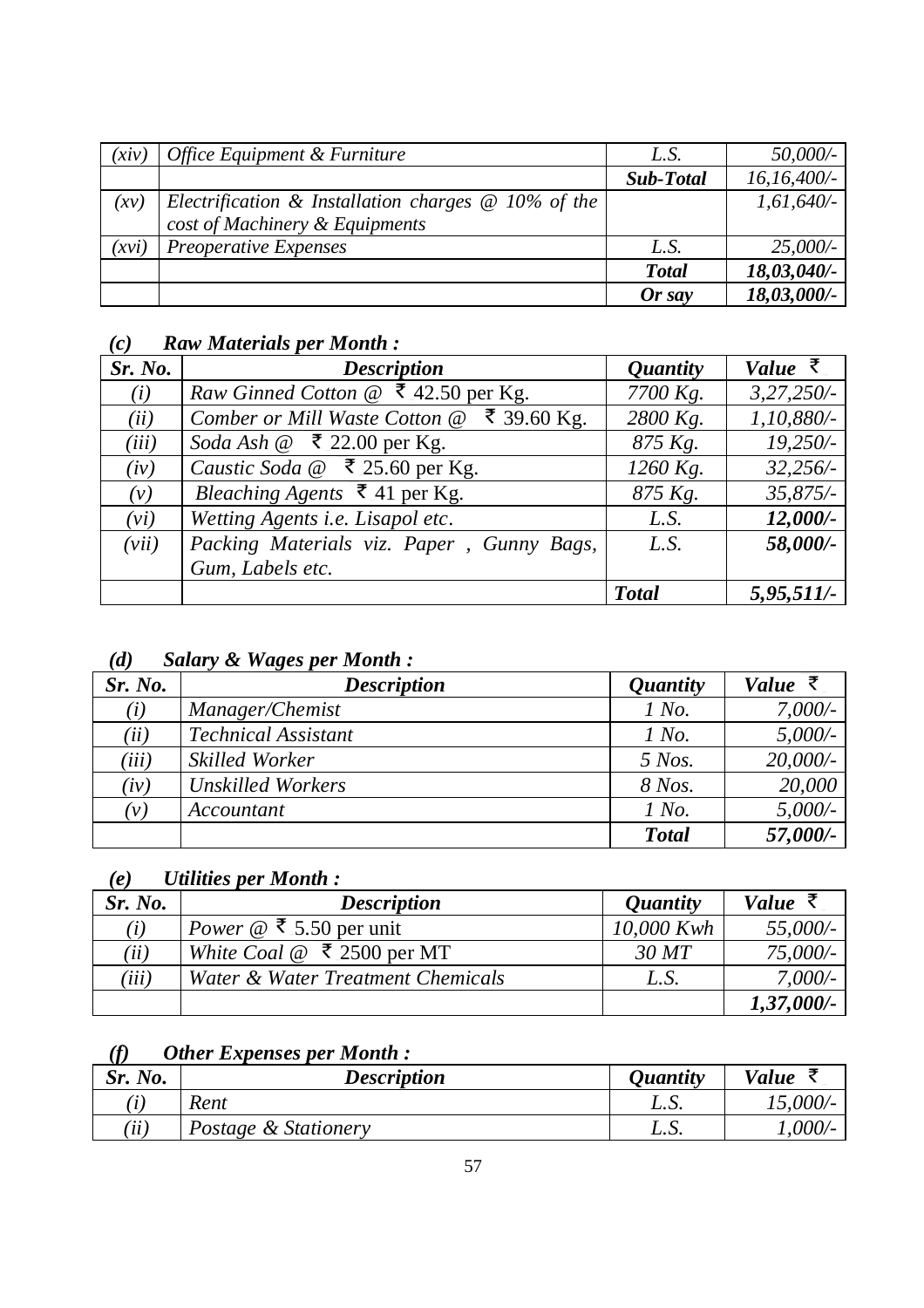| (iii) | <i>Telephone</i>                                           | L.S.         | 2,000/     |
|-------|------------------------------------------------------------|--------------|------------|
| (iv)  | Repair & Maintenance                                       | L.S.         | $5,000/$ - |
| (v)   | Insurance $\omega$ 2% of the cost of Machinery &<br>Equip. |              | $2,700/-$  |
| (vi)  | Marketing & Travelling Expenses                            | L.S.         | 10,000/    |
|       |                                                            | <b>Total</b> | 35,700/-   |

| $\left( \varrho \right)$ | Working Capital for One Month $(c+d+e+f)$ |        | ₹ 8,25,211/-  |
|--------------------------|-------------------------------------------|--------|---------------|
| (h)                      | <b>Working Capital for three Months</b>   |        | ₹ 24,75,633/- |
|                          |                                           | Or say | ₹ 24,76,000/- |
| (i)                      | Total Capital Investment $(b+h)$          |        | ₹ 42,79,000/- |

# *9. FINANCIAL ANALYSIS :*

# *(a) Cost of production per Annum :*

| Sr. No. | <b>Description</b>                                           | Value $\bar{\zeta}$ |
|---------|--------------------------------------------------------------|---------------------|
| (i)     | <b>Raw Materials</b>                                         | 71,46,132/          |
| (ii)    | Salary & Wages                                               | $6,84,000/$ -       |
| (iii)   | <i>Utilities</i>                                             | $16,44,000/$ -      |
| (iv)    | Other Expenses                                               | 4,28,400/           |
| (v)     | Depreciation on Machinery & Equipments $\mathcal Q$ 10% p.a. | $1,61,640/-$        |
| (vi)    | Interest on borrowed capital $\omega$ 13 % p.a.              | 5,56,270/           |
|         | <b>Total</b>                                                 | 1,06,20,442/        |
|         | $Or$ say                                                     | $1,06,20,000/$ -    |

# *(b) Turnover per Annum :*

| <i>Sr. No.</i> | <b>Description</b>                                                           | Value            |
|----------------|------------------------------------------------------------------------------|------------------|
|                | 105 MT of Absorbent Cotton $\mathcal{Q}$ $\bar{\mathcal{M}}$ 1,15,000 per MT | $1,20,75,000/$ - |

# *(c) Net Profit per Year :*

|            |  | $Net Profit = Total turnover - Total$ | cost | of |
|------------|--|---------------------------------------|------|----|
| production |  | $=$ ₹ 1,20,75,000 - ₹ 1,06,20,000     |      |    |
|            |  | $=$ $\frac{14,55,000}{5}$             |      |    |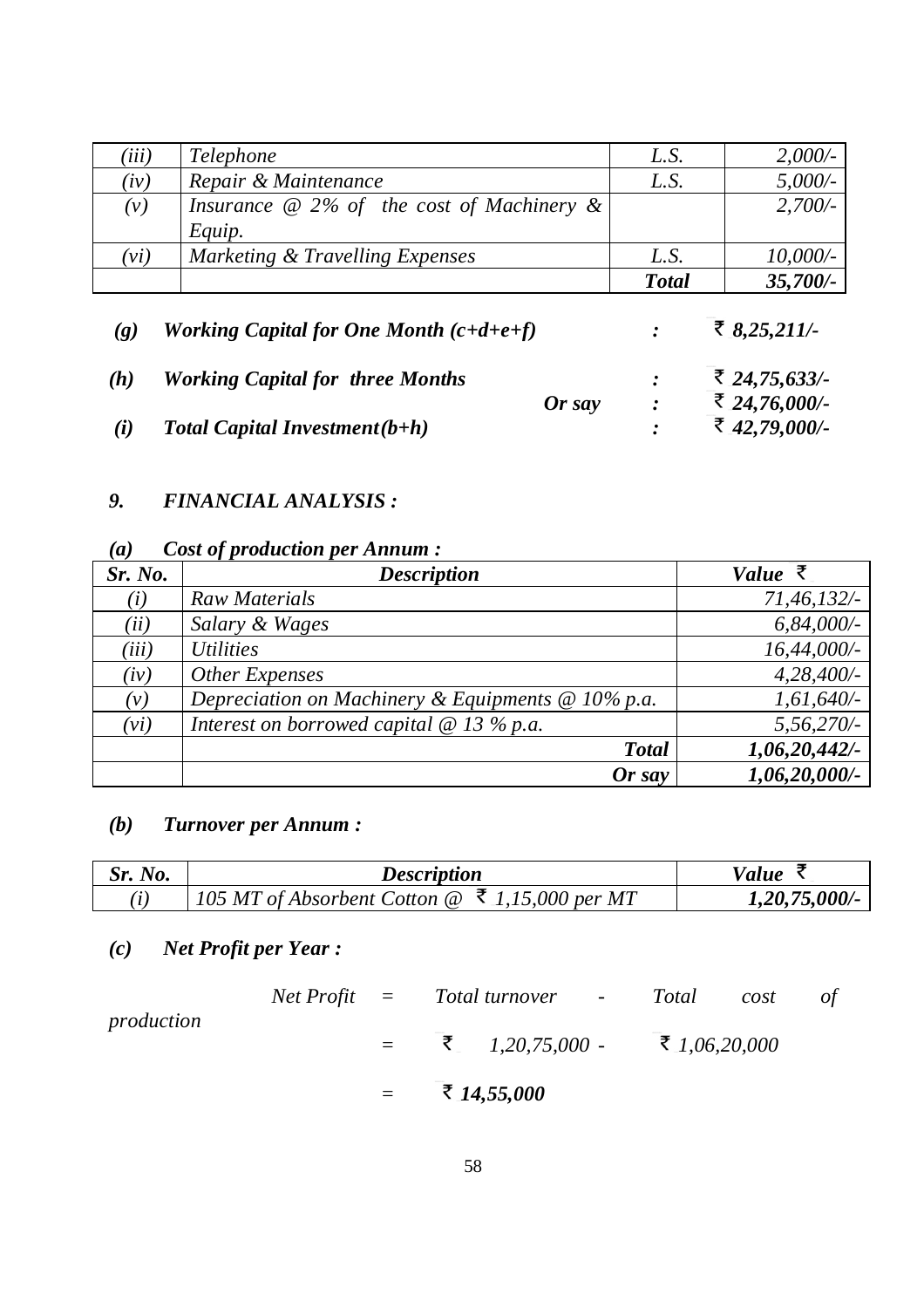| Profit Ratio on Sales | Ξ | Net Profit<br>Total turnover                           |
|-----------------------|---|--------------------------------------------------------|
|                       |   | 14,55,000<br>x 100<br>-----------------<br>1,20,75,000 |
|                       |   | 12.04 %<br>#9#                                         |

# *(e) Rate of Return (ROR) on Total Capital Investment:*

| <b>ROR</b> | Net Profit per annum<br><i>x</i> 100<br>-------------------------------<br><b>Total Capital Investment</b> |
|------------|------------------------------------------------------------------------------------------------------------|
|            | 14,55,000<br>42,79,000                                                                                     |
|            | <b>34.0</b> %                                                                                              |

*(f) Break Even Analysis :*

|         | <b>Fixed Cost:</b>      |     |
|---------|-------------------------|-----|
| Sr. No. |                         | Des |
|         | Depressiption on Machin |     |

| Sr. No. | <b>Description</b>                                     | Amount (Rs.)   |
|---------|--------------------------------------------------------|----------------|
| 01.     | Depreciation on Machinery & Equipments @ 10%           | $1,61,640/-$   |
|         | p.a.                                                   |                |
| 02.     | Interest on Total Capital Investment $\omega$ 13% p.a. | 5,56,270/      |
| 03.     | 40 % of Salary & Wages                                 | 2,73,600/      |
| 04.     | 40 % of Other Expenses                                 | $1,71,360/-$   |
|         | <b>Total</b>                                           | $11,62,870/$ - |
|         | Or say                                                 | 11,63,000/-    |

*(ii) Break Even Point (B.E.P.) :*

$$
B.E.P. = \n\begin{aligned}\n\text{Fixed Cost} \\
\text{Fixed Cost} + \text{Profit}\n\end{aligned}
$$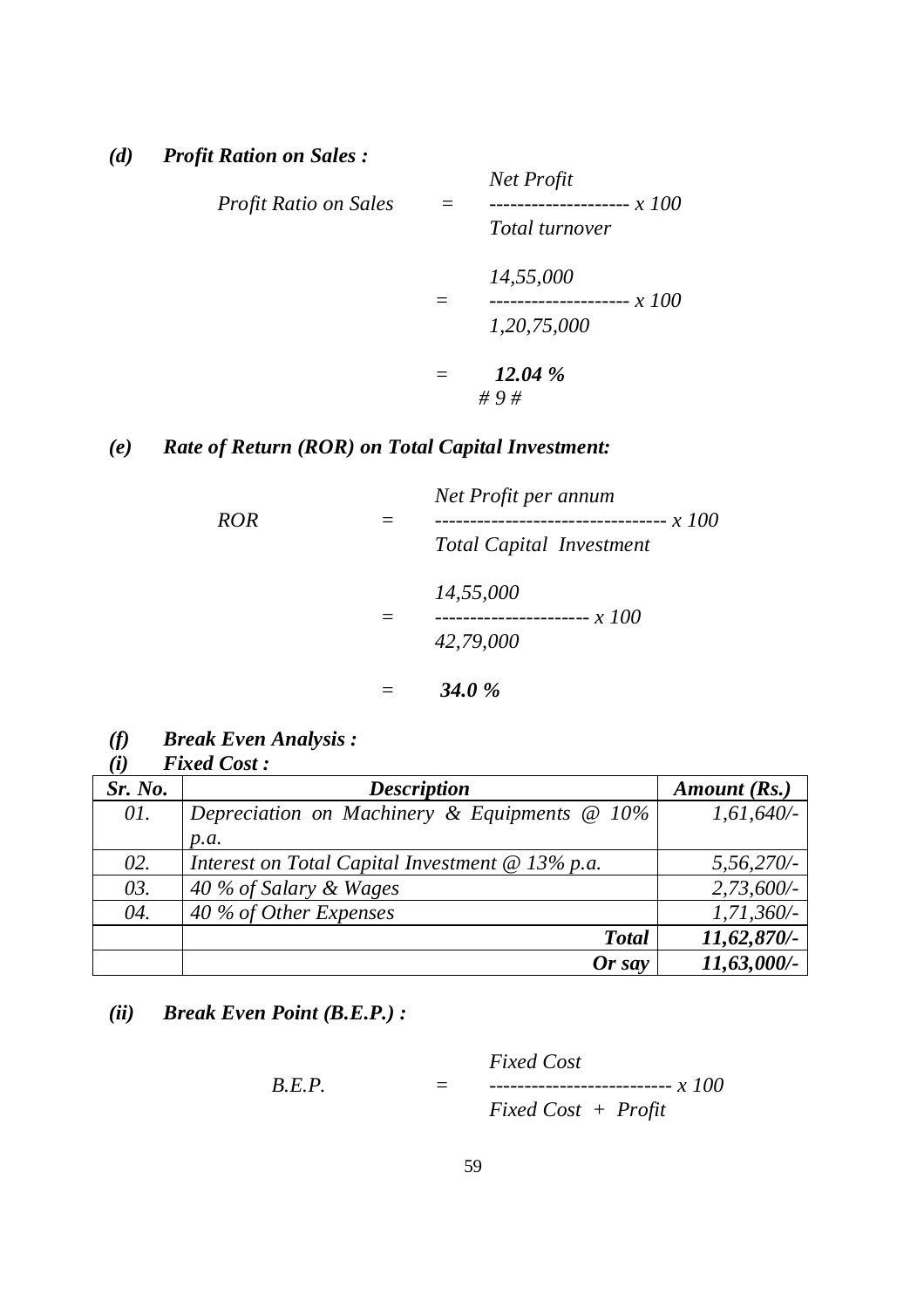*11,63,000 = --------------------------------- x 100 11,63,000 + 14,55,000 = 44.42 % # 10 #*

## *Name and Addresses of Plant and Machinery Suppliers:*

- *1. M/s. M/s. Talwandi Technicals, Teka – Naka, Shende Nagar, Kamptee Road,Nagpur – 440 026 (Maharashtra). Mb.91-9822644488. Web site : www.talwanditechnicals.com*
- *2. M/s. Brown & Company, 46, Nethaji Nagar, Nanjundapuram Road, Coimbtore, Tamilnadu – 641 036.Tel. No.(0422)2315533, Website: www.spinningspareparts.com*
- *3. M/s. Sri Amman Textile Industries, 392, Rajaji Nagar, Opposite Syndicate Bank,*

*Kuniamuthur, Coimbtur, Tamilnadu – 641 008. Tel.(0422)2251995, Mb>09944633486, 09345061258*

*Website: www.sriamman-textile-industries/machinery-spare-parts.html* 

*4. M/s.K.B.Engineering Works, 271/2,Industrial Area-2, Near Lucky Dhram Kanta, Ludhiana, Punjab – 141 003. Tel.(0161)5089425, Mb.09872819762 Web site : www.kb-engineering-works/spare-parts.html*

#### *Boilers:*

- *5. M/s. Ross Boilers, 33, Burhani Industrial Estate, Kondhwa Bhudruk, Pune – 411 037. Tel. No. 020 - 24269393, 24272293, Fax No.020 – 24269562 Mb. No. 09822012844, 09922433674, Web site : www.rossindia.com*
- *6. M/s. Micro Dynamics Pvt. Ltd., T – 181 – 1/A, MIDC Bhosari, Pune – 411 026. Tel. No.020-27120839 / 30685454, Fax No. 020 – 30685466, Mb:09371313151.*

*Web site : www.indiamart.com*